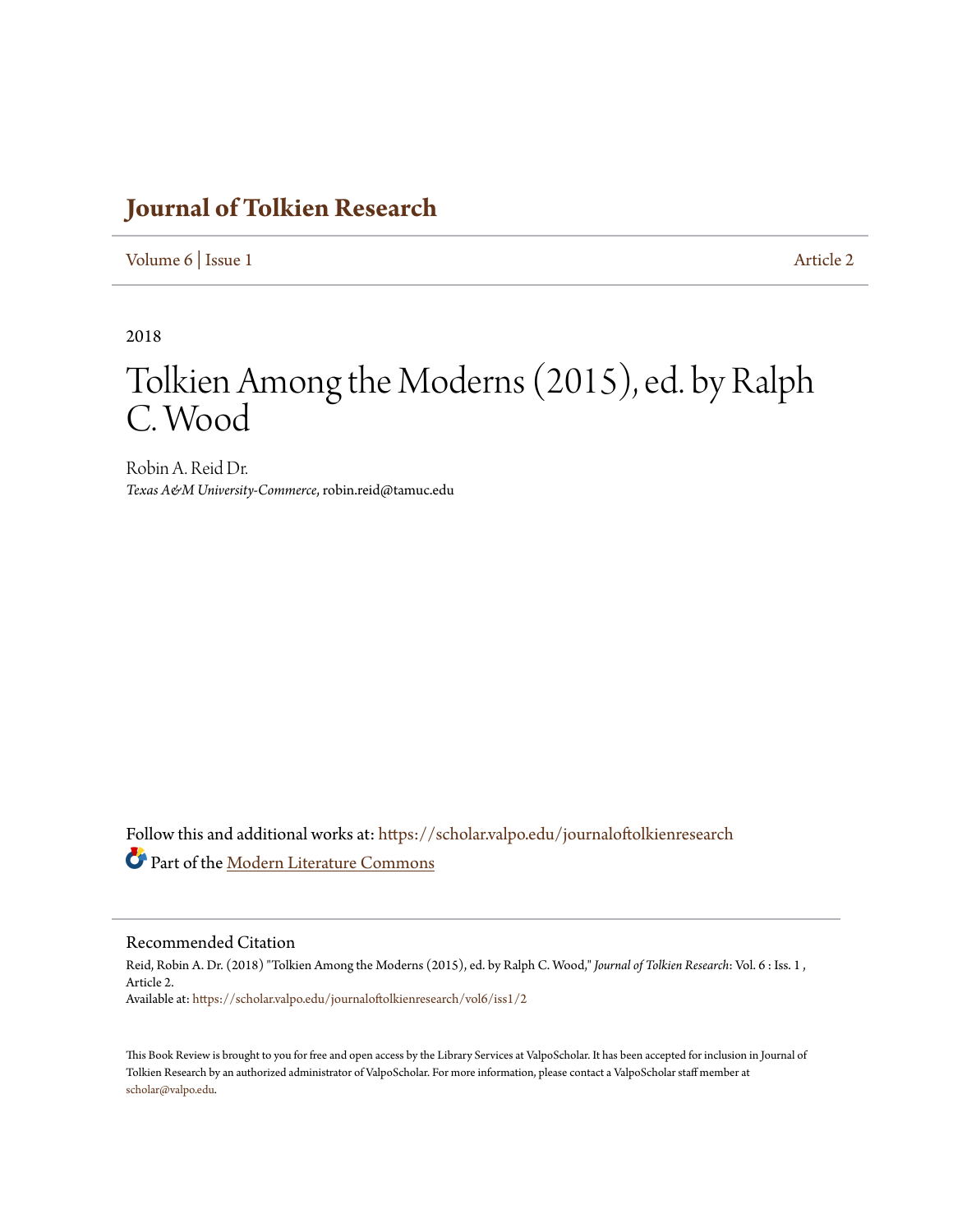*Tolkien Among the Moderns*, ed. by Ralph C. Wood. Notre Dame, IN: University of Notre Dame Press, 2015. 310 pp. \$32.00 (trade paperback). ISBN 9780268019730. [Also available in ebook format.]

The majority of Ralph Wood's five-page introduction is spent summarizing the essays in the collection. His brief editorial frame presents a number of claims: that Tolkien is "neither an escapist nor an antiquarian writer"; that his work centers on "a profound moral and religious vision"; and that Tolkien's engagement with "major literary figures and philosophical movements of our time" goes "largely unnoticed" (1). However, Wood's introduction overlooks the substantial body of scholarship written during the past thirty years on how Tolkien's legendarium engages with modernism, such as essays by A. R. Bossert, Michael Charlesworth, Patrick Curry, Dimitra Fimi, Verlyn Flieger, Judy Ford and Robin Reid, Margaret Hiley, Aaron Isaac Jackson, Patchen Mortimer, Joanny Moulin, Theresa Freda Nicolay, Martin Simonson, and, most significantly, the two-volume edition on *Tolkien and Modernity* edited by Frank Weinreich and Thomas Honegger. The failure to engage with the rich scholarship on this topic is both a missed opportunity and one of the major flaws of this collection.

The other major flaw, both in Wood's introduction and in most essays in the collection, is the failure to provide a working definition of the "moderns" beyond a chronological identification. Wood explains that the collection, by a multidisciplinary group of scholars, a number of whom are publishing their first essay on Tolkien, originated in a seminar at Baylor University. The group had conversations about how Tolkien's work can be a guide for morality and religion in the twenty-first century which led to the consensus that his work is "as much modern as it is classical," in which "classical" was defined as the "seven classical virtues" (5). The lack of a well-defined subject produces an essay collection lacking in coherence and structure.

The two strongest essays that engage with Tolkien scholarship relevant to their topics are Phillip J. Donnelly's "A Portrayal of the Poet as an Old Hobbit: Engaging Modernist Aesthetic Ontology in *The Fellowship of the Ring*" and Dominic Manganiello's "Pouring New Wine into Old Bottles: Tolkien, Joyce, and the Modern Epic." Donnelly's essay engages with the relevant Tolkien scholarship on modernism but does not acknowledge Carl Phelpstead's work on the sage poetics of Tolkien's embedded verse. Donnelly focuses on an analysis of "aesthetic ontology," an ambiguous phrase which he explains could mean either how "an account of reality" is implied by a specific text or by a specific aesthetic theory (132). Donnelly builds on Shippey's comparative argument about Tolkien and James Joyce to argue that Tolkien's most striking response to the aesthetic theory of Joyce's *Portrait of the Artist* is Bilbo's poetry which is embedded in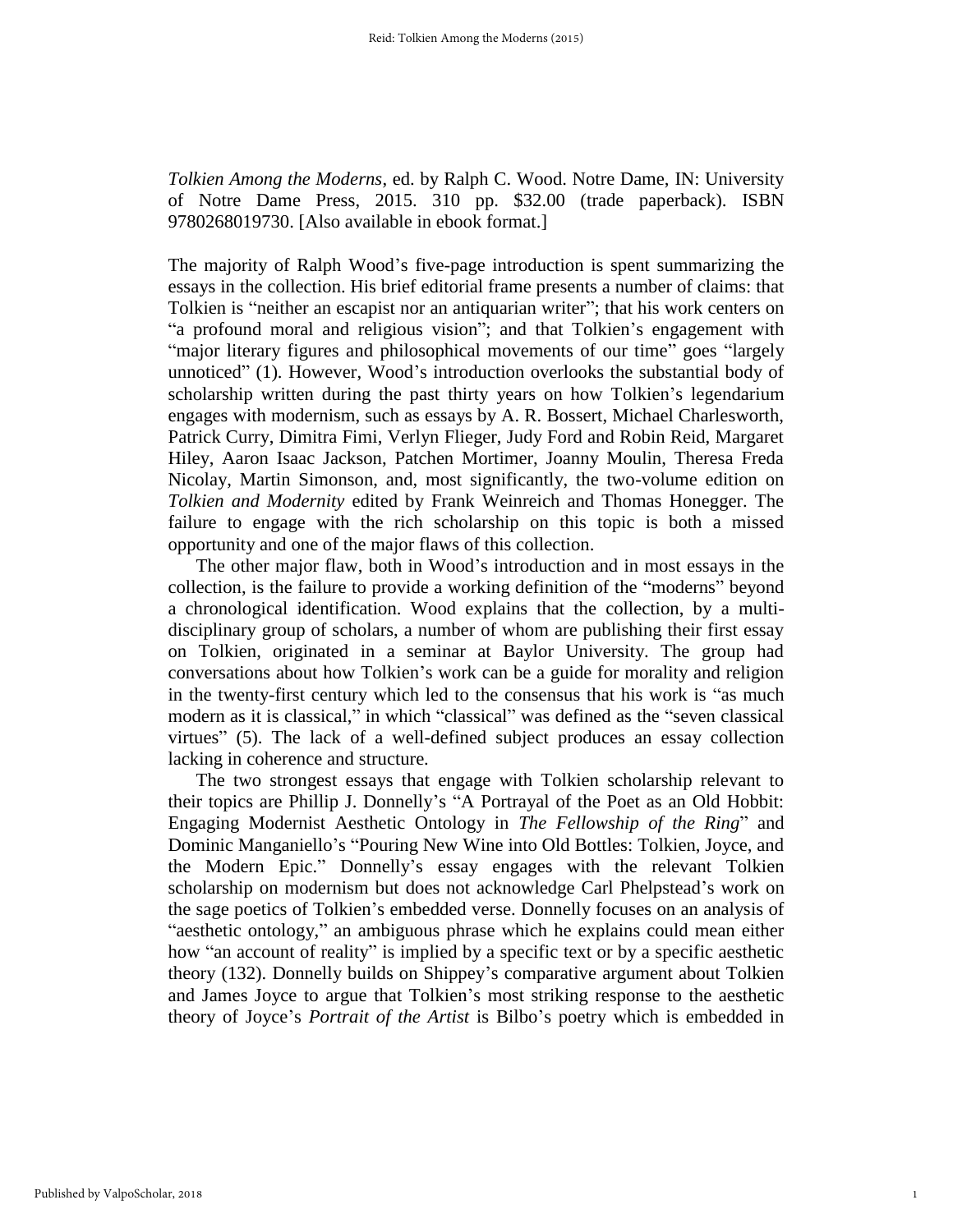*Fellowship* and framed in ways that criticize twentieth-century ideas about aesthetics and reality.

Manganiello's essay compares *The Lord of the Rings* and *Ulysses*, arguing they might be the most significant novels of the last century and citing Shippey to show that serious consideration of them was considered an "incongruous, even 'blasphemous' proposition" by some critics for years, an attitude which has begun to shift in the twenty-first century (171). Manganiello engages with scholarship on Joyce and Tolkien, including his own essays, and argues that they were alike in adapting elements of the epic into the genre of the novel while differing strikingly in their portrayals of artists' functions in their created universes. While the artist in Joyce's "decentered universe" exists in a world in which there is no God, the artist in Tolkien's universe exists in one that "retains discernible traces of a divine signature" (172). Manganiello concludes that Tolkien's fiction engages with the social and political events of the twentieth century without conforming either to the modernist aesthetic of the time or to the ironic stance Joyce adopted, resulting in their two very different heroes, Stephen Daedalus and Frodo Baggins.

Four essays by Moore, Tadie, Freeh, and Candler consider topics relating to modernity or to the modern world but engage in a more limited way with relevant Tolkien scholarship. Scott H. Moore's essay, "The Consolations of Fantasy: J. R. R. Tolkien and Iris Murdoch," is a strong analysis of Iris Murdoch's enjoyment of Tolkien's fiction, but does not move much beyond Tolkien's influence on Murdoch's fiction and philosophy. Moore highlights the apparent contradiction of Murdoch's criticism of fantasy with her deep appreciation of Tolkien's work and supports his argument with brief biographical information, but the majority of evidence involves the textual analysis of Murdoch's philosophy and fiction, focusing specifically on differences in terminology (*imagination* as opposed to *fantasy)*, and the concept of consolation. He concludes that Murdoch "[employs] Tolkien's category of eucatastrophe, albeit in atheist dress" (211). Although Murdoch is a modern writer, Moore seems most interested in considering the implications of what he characterizes as his "seemingly outrageous" claim concerning Murdoch's atheism and Tolkien's influence on her work rather than on a larger argument about Tolkien and modernism (211). However, one of the most valuable aspects of the essay is how Moore's work hints at the complexity of reader reception of Tolkien's work in ways that I have not seen in scholarship.

Joseph Tadie considers how Tolkien's legendarium can be seen in dialogue with the philosophy of Emmanuel Levinas, a twentieth-century Lithuanian Jewish Francophone philosopher. Levinas fought in the French army during World War II, was taken prisoner and sent to a labor camp, and his family in Lithuania was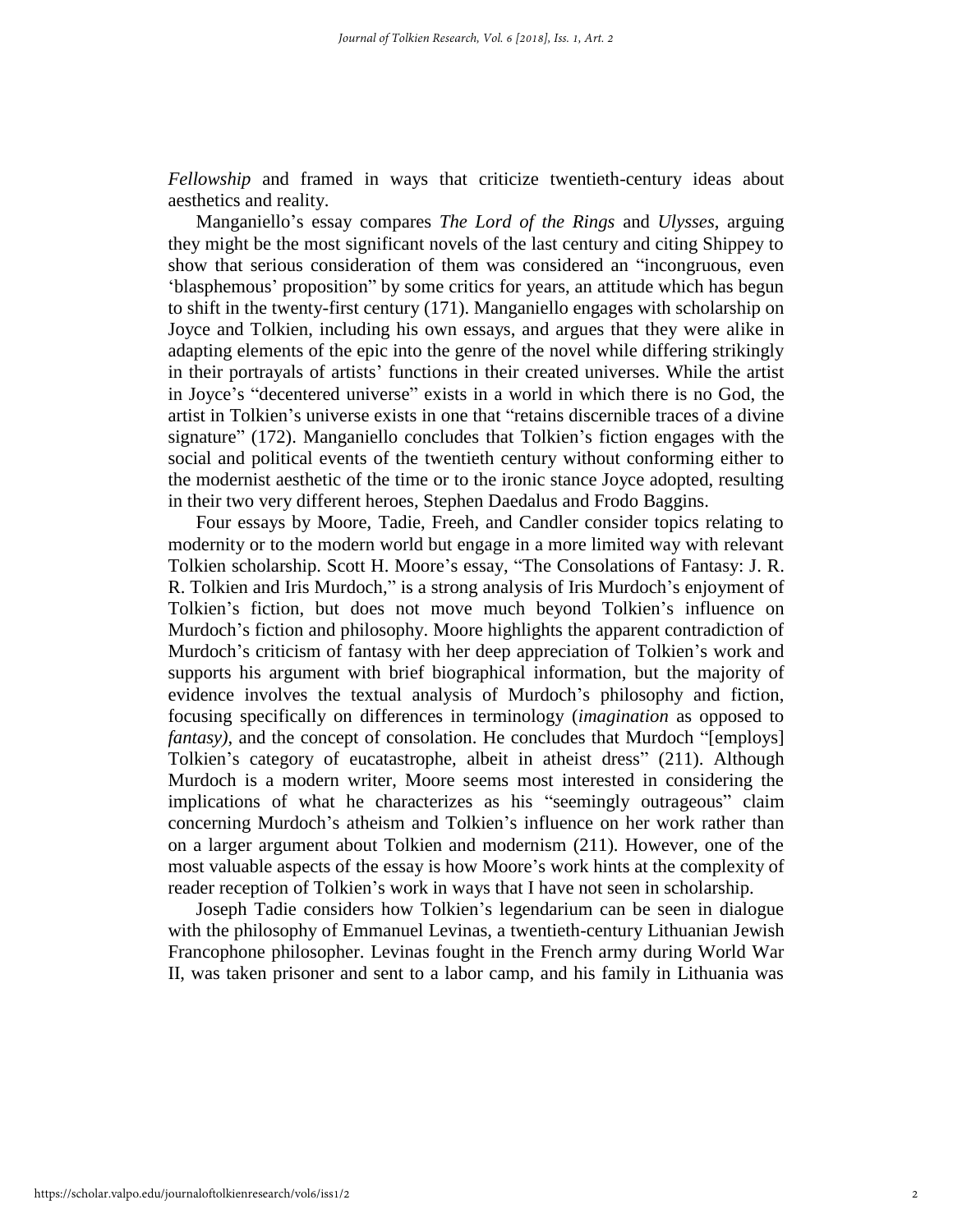murdered by the Nazis.<sup>1</sup> In "That the World Not be Usurped': Emmanuel Levinas and J.R.R. Tolkien on Serving the Other as Release from Bondage," Tadie explains that his main purpose is justifying the study of Tolkien's work as "a topic of serious academic consideration in the contemporary university" through the method of considering relationships between his work and "important non-Christian thinkers," such as Levinas (219). The essay does an excellent job of identifying key linguistic and thematic elements that appear in both authors' work without making specific source or influence claims by relying on textual analysis and the relevant scholarship on Levinas. Tadie focuses primarily on comparing the ideas of the two writers as being similar challenges to modernity. While he is the first to consider Tolkien and Levinas, his essay would have benefitted from some consideration of the Tolkien scholarship on alterity and his handling of the Other (Chance, Gehl, Shippey, and Sinex). While Tadie evaluates two publications by Chance in his first endnote as "exemplary . . . for engaging Tolkien to [sic] the postmodern context and its concerns," her publications are not listed in the Bibliography, perhaps in error, and he does not summarize her arguments and or explain how his analysis engages with hers (n. 1, 239).

Helen Lasseter Freeh's essay, "On Fate, Providence, and Free Will in *The Silmarillion*" (Chapter 2), engages extensively with Tom Shippey's major argument about Tolkien's concern with the nature of evil in order to argue that his work responds to the question: "What is the principle of order defining a world in which radical evil and suffering continue to flourish?" (51). Freeh argues that the significance of Tolkien's work in relation to contemporary life is that it provides an "answer to the despair of materialism and determinism" (52). She concludes by saying that his answer is developed fully only in *The Lord of the Rings* with its human narrator because *The Silmarillion*'s elven narrator is unable to understand the divine plan of Middle-earth (75). Freeh's essay would have been stronger with some consideration of relevant peer-reviewed articles on the topic of free will,

 $\overline{a}$ 

<sup>1</sup> The biographical information on Levinas is drawn from his entry in the *Stanford Encyclopedia of Philosophy* (Bergo). Tadie provides minimal biographical information about Levinas (or Tolkien) in the essay. Tadie refers to Levinas as an "important non-Christian [thinker]," (219) in the introduction although a later brief reference to him as a member of the "Jewish community" occurs when Tadie argues that the two writers avoided "the dialectic characteristic of so many moderns who vacillated between either exaltation in or belittlement of the ego," an element that he calls "other-than-modern . . . gleaned from their respectively Jewish and Catholic communities" (225). The second published essay on Tolkien and Levinas, in a 2017 collection, discusses his life and the ways his work engaged with Nazi ideology as well as citing Tadie's first essay on the topic (Dawson).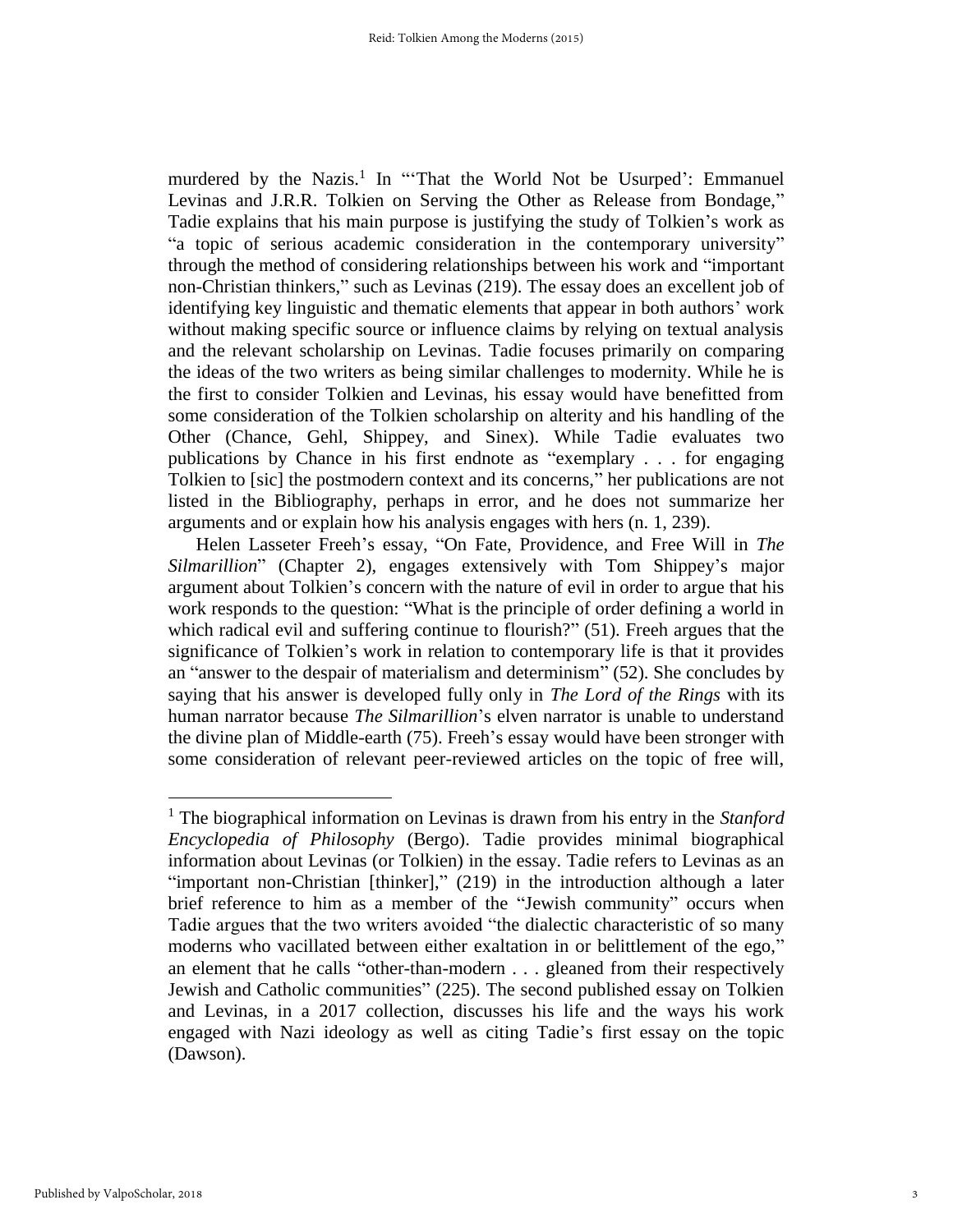fate, and providence in *The Silmarillion* (Croft, Fornet-Ponse, Jensen, Whitt). Her close reading and engagement with Shippey's arguments and other relevant Tolkien scholarship supports her reading of the narrative perspective of *The Silmarillion*, but her secondary claim concerning the uniqueness of Tolkien's work in the twentieth century is weaker in part because of the way her introduction slips from "nineteenth and twentieth-century English writers and poets," a limited group, in the first paragraph to "much of twentieth-century literature" in the second paragraph which she then argues identifies contemporary despair but does not offer solutions (51-52). The second category, even with the limiter of "much," is broader than the first and assumes a homogeneity that does not exist in "twentieth-century literature" since it necessarily includes literatures in other languages and from other nations. "Tolkien or Nietzsche: Philology and Nihilism" by Peter M. Candler, Jr. is his second publication on the two authors.<sup>2</sup> Candler frames his argument by acknowledging that there is no evidence of Tolkien having read Nietzsche's work but speculates that the Inklings must have known about Nietzsche and may have been incidentally influenced by his ideas given that Chesterton was writing about them (95-6). Instead, disclaiming any intention of making an argument about influence, Candler focuses on exploring what he describes as a "kind of allusive affinity" between the two writers based on their common training in philology, distrust of the modern mechanization, and their dislike of "modernity as a philosophical-cultural problem" (96). Arguing the two's interests in narrative and myth in relation to politics and nationalism were similar, Candler concludes that they used that interest for different purposes as shown in their respective heroes, Zarathustra and Frodo. Nietzsche's anti-Christianity and the vision of his work, which was, as Candler notes, identified as one of the Third Reich's ideological foundations differs markedly from Tolkien's anti-imperialist and religious vision. Candler's expertise is primarily on Nietzsche; his essay and bibliography are well supported by relevant scholarship on Nietzsche and on modernity but only two works on Tolkien are referenced. While no other scholar has written on Tolkien and Nietzsche at the time of this writing, given that a significant part of Candler's argument concerns Tolkien's criticism of imperialism and nationalism, engagement with the scholarship using postcolonial approaches to Tolkien's legendarium would have been welcome (Battis, Hiley, Hoiem). In addition, while Tadie's essay also considers Tolkien's

 $\overline{a}$ 

<sup>&</sup>lt;sup>2</sup> His first essay is not listed in his bibliography or endnotes: "Frodo or Zarathustra: Beyond Nihilism in Tolkien and Nietzsche" was published in a 2008 Walking Tree collection, *Tolkien's the Lord of the Rings: Sources of Inspiration* (Caldecott and Honegger).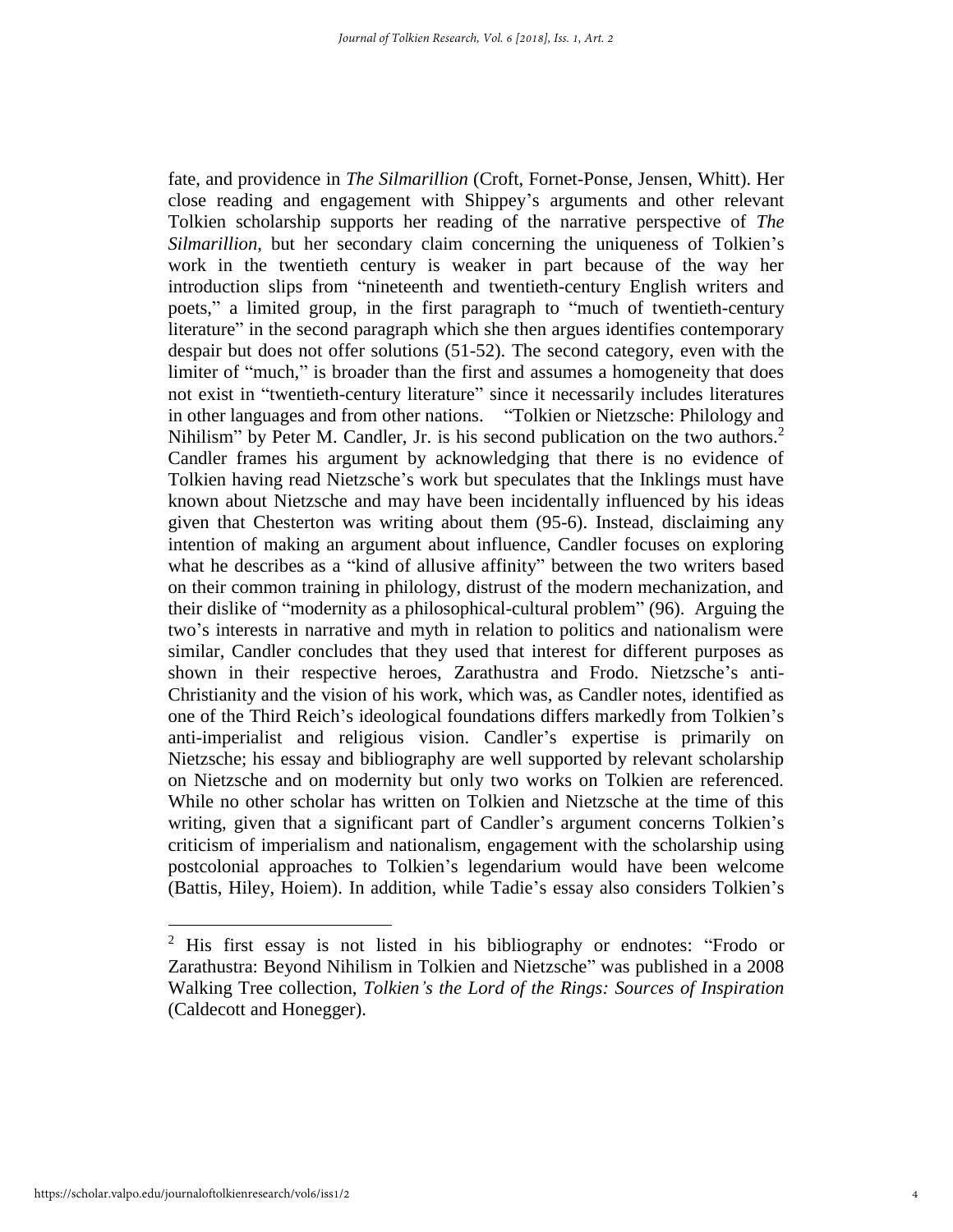and Levinas's engagement with Nietzsche's ideas, apparently Candler and Tadie were not given the opportunity to read and engage with each other's ideas.

The essays by Walsh and Thomas, although doing interesting comparative analyses, do not present strong arguments about Tolkien and modernism. In "Philosophic Poet: J.R.R. Tolkien's Modern Response to an Ancient Quarrel," Germaine Paulo Walsh analyzes Tolken's work in the context of Plato's criticism of poetry in the *Republic*. She explains the connection to modernity by claiming that Tolkien's position on human creativity challenges the twentieth century rejection of God and by analyzing Éowyn's characterization which Walsh claims is a surprising engagement with modern feminism. The essay constructs a dialogue between Plato's arguments concerning poetry and Walsh's analysis of Tolkien's ideas about art and virtue in his legendarium. Although I am not knowledgeable about Plato's work, these sections seem the strongest part of the essay, especially Walsh's handing of the complexity and scope of the evidence from Tolkien's legendarium. A weakness in the essay is that there are no explicit connections made to modernism. Walsh develops detailed readings of Éomer and Éowyn, on the differences between wisdom and honor to argue that they reflect Tolkien's critique of a problem in Rohan: a limited focus on honor defined as bravery in battle. This definition is what Tolkien called "the Northern theory of courage," referring to beliefs of pre-Christian Anglo-Saxon culture as shown in *Beowulf*, a topic which has been addressed in essays by Mary R. Bowman and Ĺukasz Neubauer. However, despite Walsh's mention of modern feminism, the essay does not develop that argument or engage with the relevant Tolkien scholarship on Éowyn, which includes specific essays on feminism, gender, and modernity (Benvenuto, Michel, Reid, Smith, Thum, and Wallace), or with Edith Crowe's groundbreaking feminist essay on Tolkien's legendarium in which she argues not that Tolkien is a feminist but that his concerns about power and the powerful female characters, especially in *The Silmarillion*, are similar to those expressed by many feminists.

Michael D. Thomas's "Unlikely Knight, Improbable Heroes: Inverse, Antimodernist Paradigms in Tolkien and Cervantes" seems, upon first glance, an outlier in the collection since he compares Tolkien's *The Lord of the Rings* to Cervantes's *Don Quixote*. It is unclear how Cervantes fits the collection's theme of modernism except in the most technical, post-medieval sense. Thomas compares the authors' two major works and argues that there are important similarities in structural elements (length of text, multiple characters, complex plots, world-building), publication (in multiple volumes), and themes, specifically their handling of the development of virtue which result in both writers "[offering] imaginative readings of their current social milieu that stand at variance with the prevailing ideas of their age" (80-81). He supports his claim by analyzing the improbable heroes, their development of knightly virtues, and the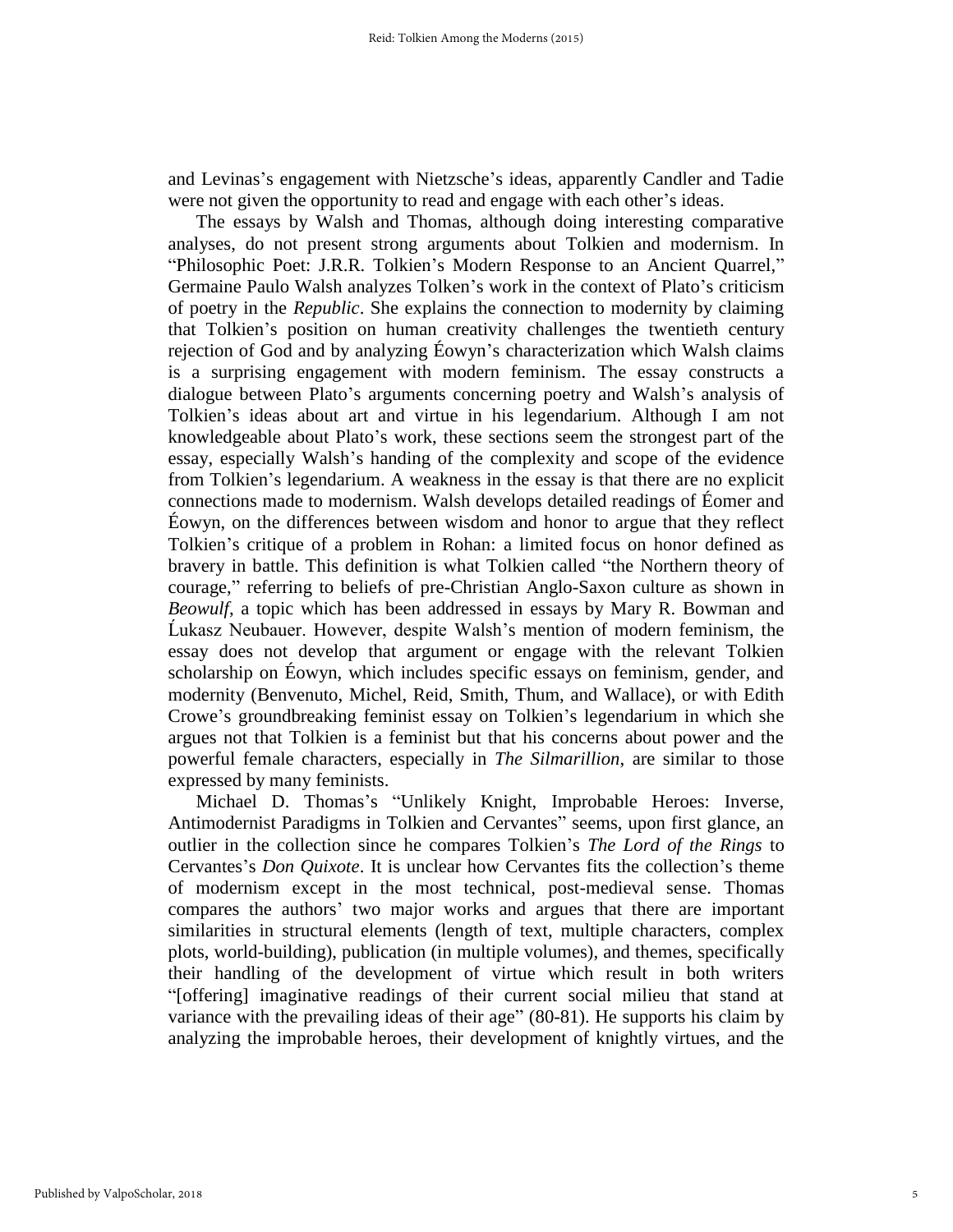authors' opposition to the development of war technologies. Thomas presents an interesting and convincing reading of the similarities based on his close reading of the texts, but he has minimal engagement with scholarship on either Cervantes or Tolkien. The essay would be stronger if he had incorporated existing scholarship on Tolkien's unlikely heroes and antimodernist themes (Clark, Flieger, Fornet-Ponse, Goldberg, Persoleo, and Simonson) and on the modern and postmodern readings of Cervantes (Cruz and Johnson, Farrell, Graf, Weber) which would support his interpretation of their work as antimodernist.

Ralph C. Wood's concluding essay, "Tolkien and Postmodernism," argues that Tolkien, while not being a postmodernist, produced work showing concerns that "overlap with those of the postmodernists" (247-8) while nonetheless criticizing aspects of postmodernism. The chapter is a complex one with multiple strengths and weaknesses. In recent years, Tolkien scholars have challenged the stereotype of Tolkien as a medievalist whose work ignores the "modern world" in order to analyze how he, as a modern writer, challenged some of the dominant ideologies of modernism, producing texts that can be identified as postmodern in some respects. Just as Wood's introduction does not engage with the Tolkien scholarship on Tolkien and modernism, so too this chapter does not cite or engage with work on Tolkien and postmodernism, such as Brian Attebery; Chance; Chance and Alfred Siewers, especially Verlyn Flieger's essay, "A Postmodern Medievalist?" in their edited collection; Gergely Nagy, or even Wood's earlier essay, "J.R.R. Tolkien: Postmodern Visionary of Hope." The complex range of definitions of postmodernism and the different approaches in the scholarship mean that the current status on Tolkien and postmodernism has not reached a consensus.

Much of what Wood says about Tolkien's work in relation to modernism is well-supported, specifically the four ways Wood sees Tolkien's work responding to the "errors of modernism" (253) such as Nietzsche's claim that "God is dead." The responses include Tolkien's positive portrayal of a certain type of cultural and linguistic pluralism that is not relativistic; his insistence on "knowledge and truth [being] historically located and grounded"; his criticism of modernity's false universality; and his showing divine action as being "hidden . . . obscure . . . [and] found in small communities of the weak . . . who overcome modern selfaggrandizing individualism," which allow Tolkien' work to "enable Christians to enter the postmodern 'tournament of narratives'" (253).

Wood's analysis of the specifics of Tolkien's textual response are the strongest parts of the essay, but other parts where Wood makes generalized comparative claims about historical periods and religions are weaker because lack of clear definitions of periodization. A common thread in these sections is the superiority of Christianity and Western culture to the "godlessness implicit in the indigenous Nordic cultures, a cosmic vacancy that eerily resembles our late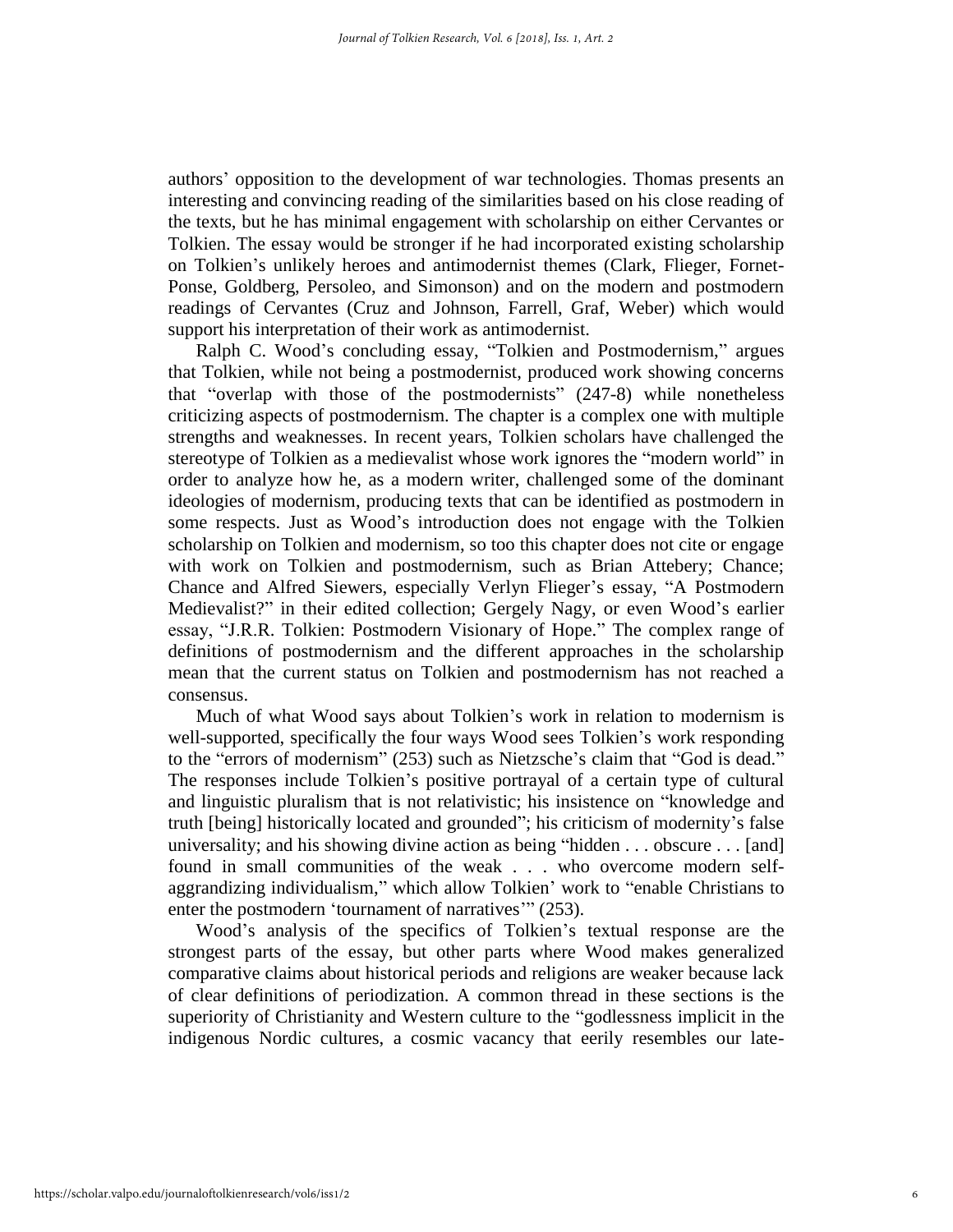modern sense of divine absence and abandonment" (262) that underlay Nazi appropriation of Nordic mythology. Wood argues that Tolkien's work, drawing on the same mythology, was anti-imperialist because of the central theme of loss.<sup>3</sup> Wood's most sweeping claim is that Tolkien's work has converted readers from "hegemonic and triumphalist modernism—not to an archaic postmodernism, but to the classically Christian virtues of the hobbits and their friends" (274). These parts of the essay tend toward a binary of good vs. evil and towards an allegorical reading of Tolkien's work as a Christian text at play in the postmodern world.

Wood's allegorical over-reading and his claim regarding the conversion of "unaware readers" from "modernism" to "Christianity" does not acknowledge the extent to which different readers can interpret any work of literature as applicable to their lives in different ways. In contrast, Verlyn Flieger's essay, "But What Did He Really Mean?," explores reasons for the disparity between how readers from different religious traditions have responded to Tolkien's work: between the "neopagans who see in its elves and hobbits an alternate to the dreary realism of mainstream culture and . . . Christians who find an evangelical message in its imagery of stars and light and bread and sacrifice" (149). Flieger argues the reason for the varied reception is Tolkien's habit of writing contradictory and ambiguous statements about his intentions in his letters as well as in various drafts of "On Fairy Stories" and *The Lord of the Rings* which allow "the same cherries [to] be picked by both sides to support contending positions" (149). Flieger's conclusion is that Tolkien's personal conflicts and contradictions led to his creating "a story whose strength lies in the tension created by deliberately unresolved situations and conflicts" (164).

Overall, Wood's collection, in failing to provide a working definition of "the moderns" and in failing to engage sufficiently with recent work on Tolkien, offers little to advance the broader field of Tolkien studies. Some essays offer interesting and insightful passages, but the collection fails to hold together.

 $\overline{a}$ 

<sup>&</sup>lt;sup>3</sup> As noted by Pascal Nicklas in a 2003 essay published in a German journal on the Inklings, contemporary white supremacists and neo-Nazis praise the mythic vision they see in Tolkien's work in ways that are similar to the Nazi politicization of the Germanic mythos that Tolkien criticized in his 1941 letter to his son, Michael. In regard to the question of Tolkien's handling of the theme of imperialism in his fiction, as opposed to his personal opposition, Elizabeth Massa Hoeim's 2005 essay, "World Creation as Colonization: British Imperialism in 'Aldarion and Erendis," argues that Tolkien's criticisms of imperialism are complex because his major characters who are sub-creators are also colonizers.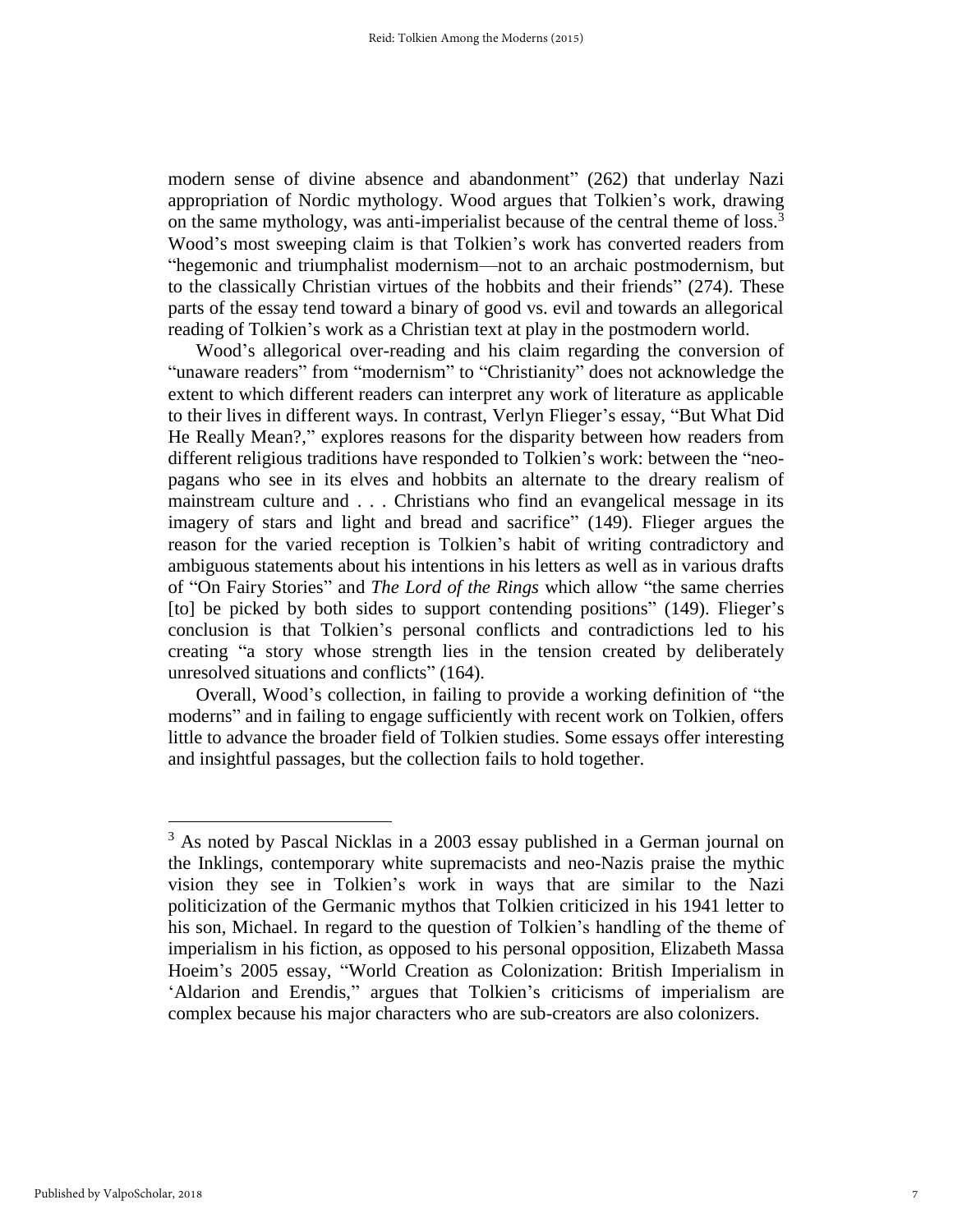Dr. Robin Anne Reid Texas A&M University-Commerce Commerce, Texas

## Works Cited

- Attebery, Brian. "Tolkien, Crowley, and Postmodernism." *The Shape of the Fantastic*, edited by Olena H. Saciuk, Greenwood, 1990, pp. 21-32. Contributions to the Study of Science Fiction and Fantasy, 39.
- Battis, Jes. "Gazing upon Sauron: Hobbits, Elves, and the Queering of the Postcolonial Optic." *MFS: Modern Fiction Studies*, vol. 50, no. 4, 2004, pp. 908-26.
- Benvenuto, Maria Raffaella. "Against Stereotype: Éowyn and Lúthien as 20th-Century Women." In Weinreich and Honegger, pp. 31-54.
- Bergo, Bettina, "Emmanuel Levinas," *The Stanford Encyclopedia of Philosophy,*  Fall 2017 Edition, edited by Edward N. Zalta,

www://plato.stanford.edu/archives/fall2017/entries/levinas/.

- Bossert, A. R. "'Surely You Don't Disbelieve': Tolkien and Pius X: Anti-Modernism in Middle-Earth." *Mythlore*, vol. 25, no. 1-2, whole no. 95-96, 2006, pp. 53-76.
- Bowman, Mary R. "Refining the Gold: Tolkien, the Battle of Maldon, and the Northern Theory of Courage." *Tolkien Studies*, vol. 7, 2010, pp. 91-115.
- Candler, Peter M., Jr. "Frodo or Zarathustra: Beyond Nihilism in Tolkien and Nietzsche." *Tolkien's the Lord of the Rings: Sources of Inspiration*, edited by Stratford Caldecott and Thomas Honegger, Walking Tree, 2008, pp. 137-68. Cormarë Series, 18.
- Chance, Jane. *The Lord of the Rings: The Mythology of Power*. Twayne, 1992. Twayne's Masterwork Studies, 99.
- ---. "Tolkien and the Other: Race and Gender in the Middle Earth." In Chance and Siewers, pp. 171-86. New Middle Ages.
- Chance, Jane and Alfred K. Siewers, eds. *Tolkien's Modern Middle Ages*. Palgrave Macmillan, 2005. New Middle Ages.
- Charlesworth, Michael. "Panorama, the Map, and the Divided Self: No Enemy, No More Parades, and Tolkien's the Lord of the Rings." *Ford Madox Ford's Parade's End: The First World War, Culture, and Modernity*, edited by Ashley Chantler and Rob Hawkes, Rodopi, 2014, pp. 95-106. International Ford Madox Ford Studies, 13.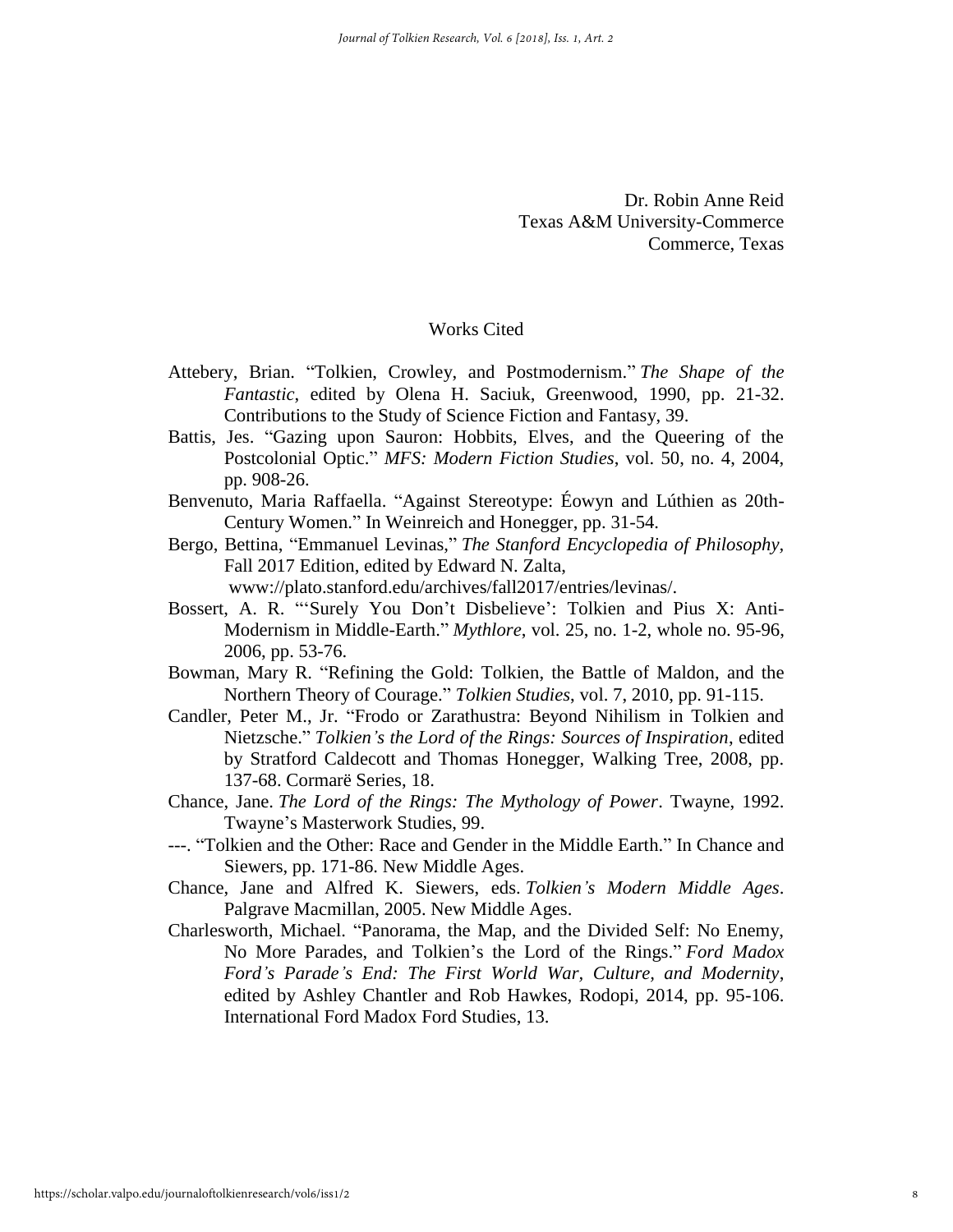- Clark, George. "J. R. R. Tolkien and the True Hero." *J. R. R. Tolkien and His Literary Resonances: Views of Middle-Earth*, edited by George Clark and Daniel Timmons, Greenwood, 2000, pp. 39-51. Contributions to the Study of Science Fiction and Fantasy, 89.
- Croft, Janet Brennan. "The Thread on Which Doom Hangs: Free Will, Disobedience, and Eucatastrophe in Tolkien's Middle-Earth." *Mythlore*, vol. 29, no. 1-2, whole no. 111-112, 2010, pp. 131-50.
- Crowe, Edith L. "Power in Arda: Sources, Uses and Misuses." *Mythlore*, vol. 21, no. 2, whole no. 80, 1996, pp. 272-77.
- Cruz, Anne J., and Carroll B. Johnson, editors. *Cervantes and His Postmodern Constituencies*. Garland, 1999. Hispanic Issues 17.
- Curry, Patrick. "Iron Crown, Iron Cage: Tolkien and Weber on Modernity and Enchantment." In *Myth and Magic: Art According to the Inklings*, edited by Eduardo Segura and Thomas Honegger, Walking Tree, 2007, pp. 99- 108. Cormarë Series, 14.
- Dawson, Deidre. "Language and Alterity in Tolkien and Lévinas." *Tolkien and Alterity*, edited by Christopher Vaccaro and Yvette Kisor, Palgrave, 2017, pp. 183-203.
- Donovan, Leslie A. "The Valkyrie Reflex in J. R. R. Tolkien's *The Lord of the Rings*: Galadriel, Shelob, Éowyn, and Arwen." *Tolkien the Medievalist*, edited by Jane Chance, Routledge, 2003, pp. 106-32. Routledge Studies in Medieval Religion and Culture, 3.
- Farrell, John. *Paranoia and Modernity: Cervantes to Rousseau*. Cornell University Press, 2006.
- Fimi, Dimitra. *Tolkien, Race, and Cultural History: From Fairies to Hobbits*. Palgrave Macmillan, 2009.
- Flieger, Verlyn. "But What Did He Really Mean?" *Tolkien Studies*, vol. 11, 2014, pp. 149–66.
- ---. "Frodo and Aragorn: The Concept of the Hero." *Tolkien: New Critical Perspectives*, edited by Neil D. Isaacs and Rose A. Zimbardo, University Press of Kentucky, 1981, pp. 40-62.
- ---. *Green Suns and Faërie: Essays on J. R. R. Tolkien*. Kent State University Press, 2012.
- ---. "A Postmodern Medievalist?" In Chance and Siewers, pp. 17-28.
- Ford, Judy Ann and Robin Anne Reid. "Polytemporality and Epic Characterization in *The Hobbit*: An Unexpected Journey, Reflecting the Lord of the Rings' Modernism and Medievalism." *The Hobbit and Tolkien's Mythology: Essays on Revisions and Influences*, edited by Bradford Lee Eden, McFarland, 2014, pp. 208-21.
- Fornet-Ponse, Thomas. "Freedom and Providence as Anti-Modern Elements?" in Weinreich and Honegger, pp. 177-206.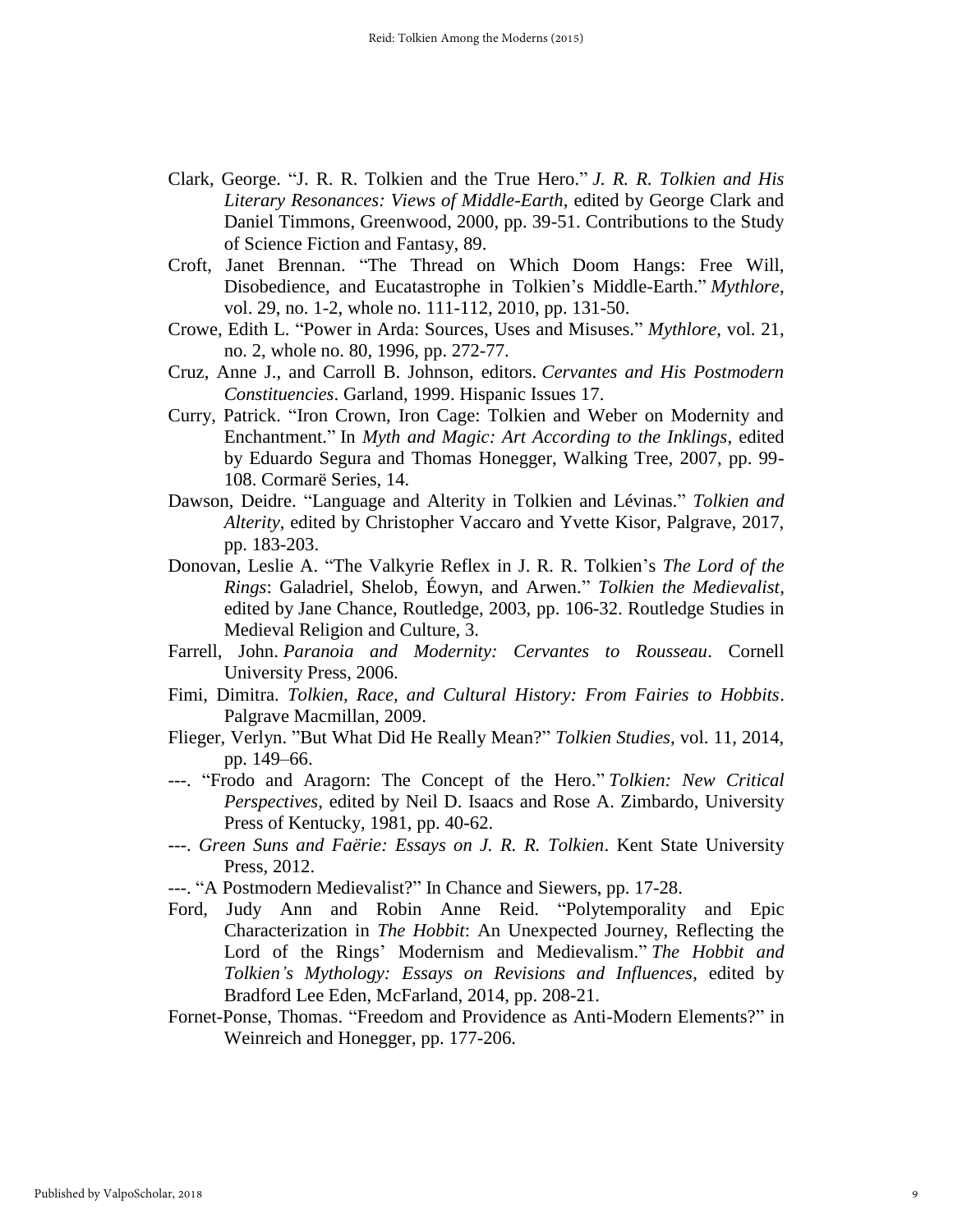- Gehl, Robert. "Something Is Stirring in the East: Racial Identity, Confronting the 'Other', and Miscegenation in *Othello* and the *Lord of the Rings*." *Tolkien and Shakespeare: Essays on Shared Themes and Language*, edited by Janet Brennan Croft, McFarland, 2007, pp. 251-66. Critical Explorations in Science Fiction and Fantasy, 2.
- Goldberg, Robert. "Frodo as Beowulf: Tolkien Reshapes the Anglo-Saxon Heroic Ideal." *Mallorn*, vol. 44, Aug. 2006, pp. 29-34.
- Graf, E. C. *Cervantes and Modernity: Four Essays on Don Quixote*. Bucknell University Press, 2007.
- Hiley, Margaret. *The Loss and the Silence: Aspects of Modernism in the Works of C. S. Lewis, J. R. R. Tolkien & Charles Williams*. Walking Tree, 2011. Cormarë Series, 22.
- ---. "(Re)Authoring History: Tolkien and Postcolonialism." *Sub-Creating Middle-Earth: Constructions of Authorship and the Works of J.R.R. Tolkien,*  edited by Judith Klinger and Stephanie Luther, Walking Tree, 2012, pp. 107-25. Cormarë Series, 27.
- Hoiem, Elizabeth Massa. "World Creation as Colonization: British Imperialism in 'Aldarion and Erendis.'" *Tolkien Studies*, vol. 2, 2005, pp. 75-92.
- Honegger, Thomas. "The Passing of the Elves and the Arrival of Modernity: Tolkien's 'Mythical Method'." In Honegger and Weinreich, pp. 211-32.
- Honegger, Thomas and Frank Weinreich, eds. *Tolkien and Modernity 2*, Walking Tree, 2006. Comarë Series, 9.
- Jackson, Aaron Isaac. "Authoring the Century: J. R. R. Tolkien, the Great War and Modernism." *English*, vol. 59, no. 224, 2010, pp. 44-69.
- Jensen, Keith W. "Dissonance in the Divine Theme: The Issue of Free Will in Tolkien's *Silmarillion*." *Middle-Earth Minstrel: Essays on Music in Tolkien*, edited by Bradford Lee Eden, McFarland, 2010, pp. 102-13.
- Michel, Laura. "Politically Incorrect: Tolkien, Women, and Feminism." In Weinreich and Honegger, pp. 55-76.
- Mortimer, Patchen. "Tolkien and Modernism." *Tolkien Studies*, vol. 2, 2005, pp. 113-29.
- Moulin, Joanny. "J. R. R. Tolkien's 'Eucatastrophe,' or Fantasy as a Modern Recovery of Faith." *Re-Embroidering the Robe: Faith, Myth and Literary Creation since 1850*, edited by Suzanne Bray, Adrienne E. Gavin, and Peter Merchant, Cambridge Scholars, 2008, pp. 77-86.
- Nagy, Gergely. "The Medievalist('s) Fiction: Textuality and Historicity as Aspects of Tolkien's Medievalist Cultural Theory in a Postmodernist Context." In Chance and Siewers, pp. 29-41.
- Neubauer, Ĺukasz. "'He Has Gone to God Glory Seeking': J. R. R. Tolkien's Critique of the Northern Courage and Rejection of the Traditional Heroic Ethos in 'The Homecoming of Beorhtnoth Beorhthelm's Son'." *"O, What*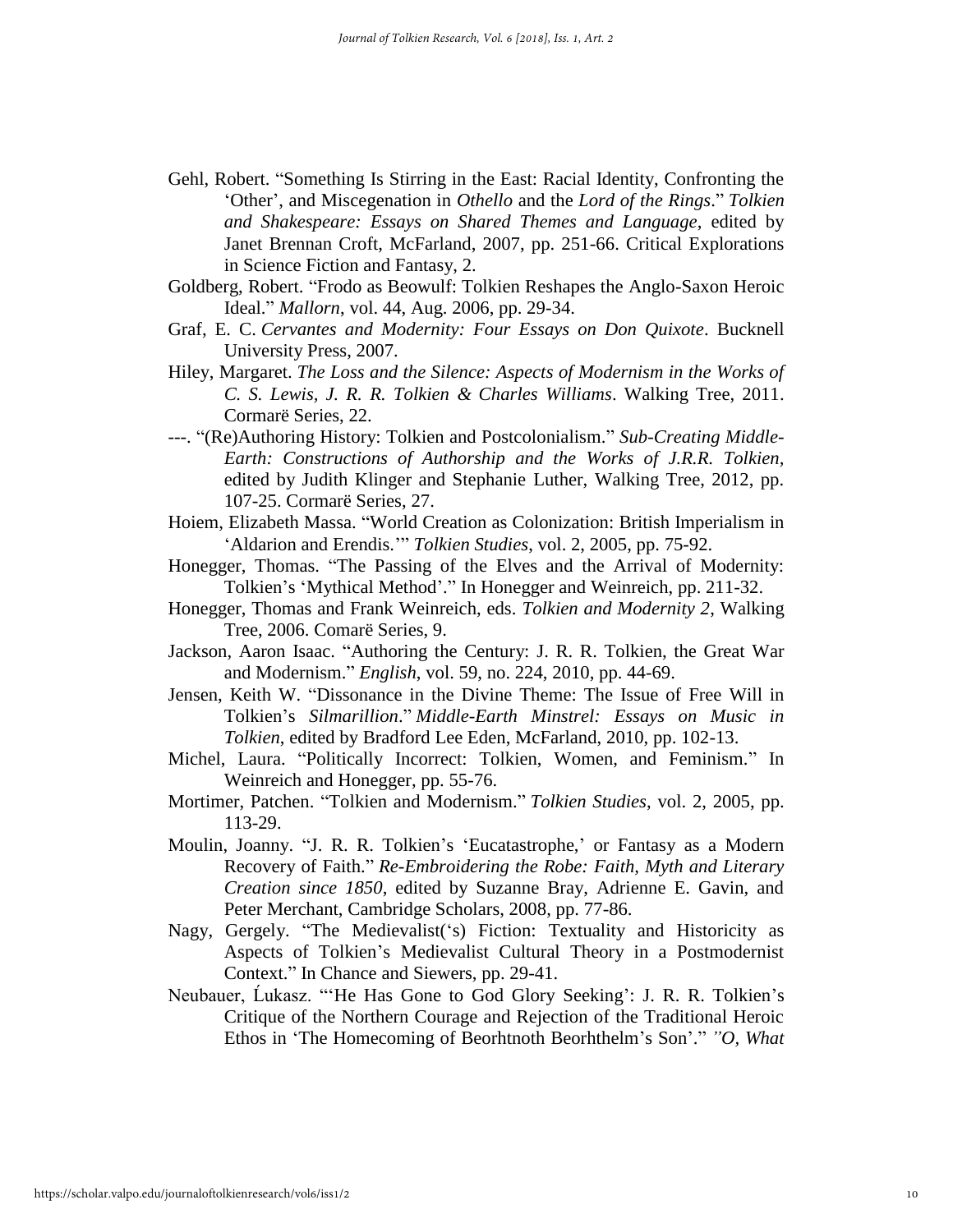*a Tangled Web": Tolkien and Medieval Literature, a View from Poland*, edited by Barbara Kowalik, Walking Tree, 2013, pp. 163-77. Cormarë Series, 29.

- Nicklas, Pascal. "The Paradox of Racism in Tolkien." *Inklings: Jahrbuch für Literatur und Ästhetik*, vol. 21, 2003, pp. 221-35
- Nicolay, Theresa Freda. *Tolkien and the Modernists: Literary Responses to the Dark New Days of the 20th Century*, McFarland, 2014.
- Persoleo, Paula M. "Frodo: The Modern Medieval Hero." *The Image of the Hero in Literature, Media, and Society*, edited by Will Wright and Steven Kaplan, Colorado State University, 2004, pp. 464-68.
- Phelpstead, Carl. "'With Chunks of Poetry in Between': *The Lord of the Rings*  and Saga Poetics." *Tolkien Studies*, 2008, vol. 5, pp. 23-38.
- Reid, Robin Anne. "Light (Noun, 1) or Light (Adjective, 14B)? Female Bodies and Femininities in *The Lord of the Rings*," in Vaccaro, pp. 98-118.
- Shippey, Tom. "Light-Elves, Dark-Elves, and Others: Tolkien's Elvish Problem." *Tolkien Studies*, vol. 1, no. 1, 2004, pp. 1-15.
- Simonson, Martin. "*The Lord of the Rings* in the Wake of the Great War: War, Poetry, Modernism, and Ironic Myth." *Reconsidering Tolkien*, edited by Thomas Honegger, Walking Tree, 2005, pp. 153-70. Cormarë Series, 8.
- ---. "Tolkien's Triple Balance: A Redemptive Model of Heroism for the Twentieth Century." *Sub-Creating Middle-Earth: Constructions of Authorship and the Works of J.R.R. Tolkien*, eds. Judith Klinger and Stephanie Luther, Walking Tree, 2012, pp. 21-42. Cormarë Series, 27.
- Sinex, Margaret. "'Monsterized Saracens,' Tolkien's Haradrim, and Other Medieval 'Fantasy Products'." *Tolkien Studies*, vol. 7, 2010, pp. 175-96.
- Smith, Melissa. "At Home and Abroad: Éowyn's Two-Fold Figuring as War Bride in the *Lord of the Rings*." *Mythlore*, vol. 26, no. 1-2, whole no. 99- 100, 2007, pp. 161-72.
- Thum, Maureen. "The 'Sub-Subcreation' of Galadriel, Arwen, and Éowyn: Women of Power in Tolkien's and Jackson's *The Lord of the Rings*." *Tolkien on Film: Essays on Peter Jackson's* The Lord of the Rings, edited by Janet Brennan Croft, Mythopoeic, 2004, pp. 231-56.
- Tolkien, J. R. R. "Letter 45 to Michael Tolkien," in *The Letters of J. R. R. Tolkien*, edited by Humphrey Carpenter, Houghton Mifflin, 2000.
- Vaccaro, Christopher, editor. *The Body in Tolkien's Legendarium: Essays on Middle-Earth Corporeality*, McFarland, 2013.
- Wallace, Anna. "A Wild Shieldmaiden of the North: Éowyn of Rohan and Old Norse Literature." *Philament*, vol. 17, Aug. 2011, pp. 23-45.
- Weber, Alison Parks. "The Ideologies of Cervantine Irony: Liberalism, Postmodernism and Beyond." In Cruz and Carroll, pp. 218-34.